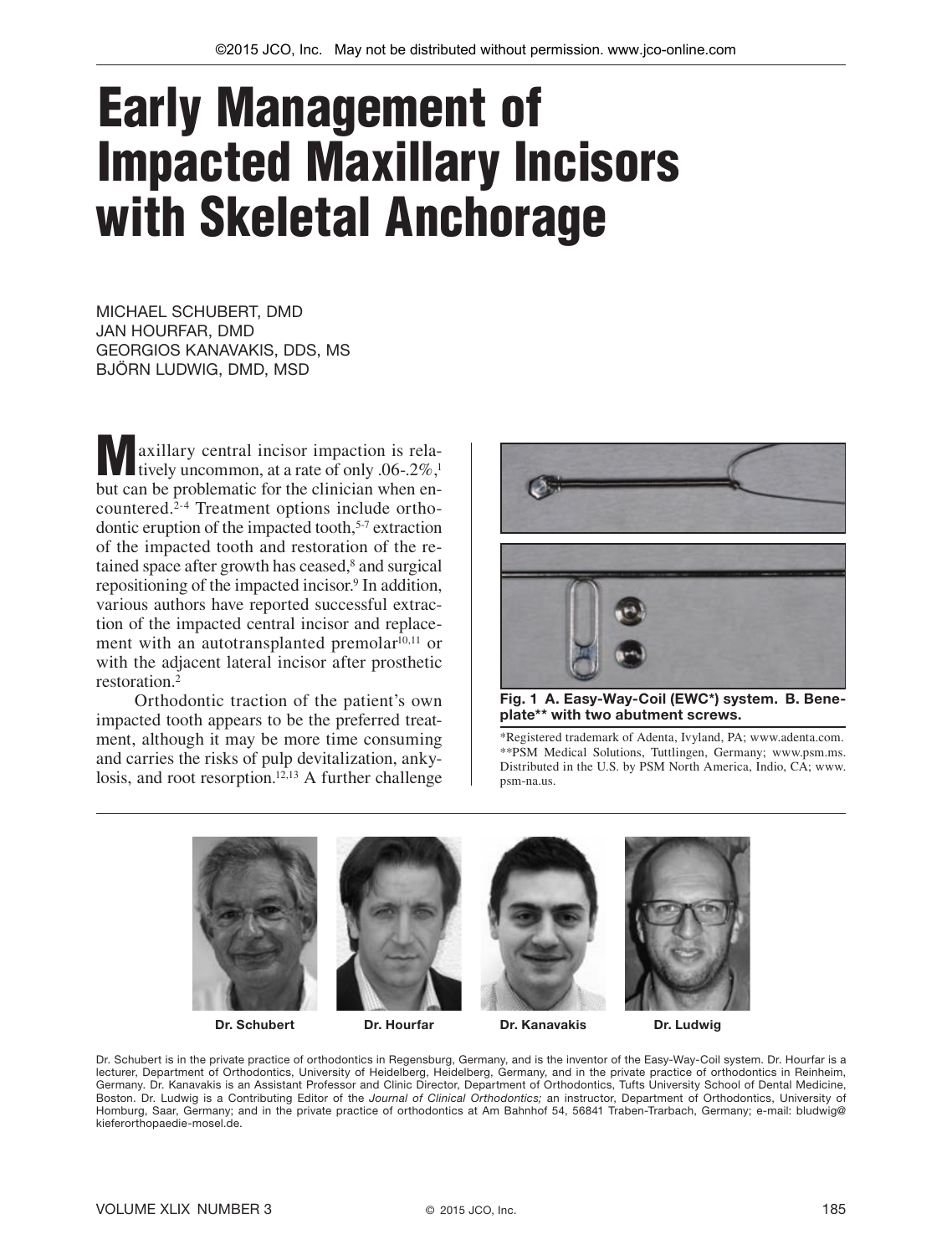

Fig. 2 A. 9-year-old female patient with impacted upper left central and lateral incisors before treatment. B. Nine months earlier, supernumerary tooth detected between central and lateral incisors and surgically removed.

lies in the design of appropriate mechanics for eruption of an impacted central incisor, especially if the patient is not ready for comprehensive orthodontic treatment.

The Easy-Way-Coil (EWC\*) system—consisting of a stainless steel coil spring, an orthodontic attachment, and a stainless steel ligature wire—was introduced in 2008 as an alternative means of applying a continuous eruptive force to an impacted tooth $14,15$  (Fig. 1A). Although it is easily inserted and activated, the EWC, like similar techniques, was designed for use with a base archwire. We have found palatal anchorage to be an effective alternative to a rigid, full-arch orthodontic wire or a Nance holding arch, improving force control while minimizing side effects on the adjacent teeth.16,17 Overall treatment time can be significantly reduced because the impaction is corrected independently in an initial phase. Comprehensive treatment with full-arch fixed appliances can then be performed when the patient is more dentally mature.<sup>18</sup>

This article presents a case in which the Beneplate\*\* skeletal anchorage system<sup>19,20</sup> (Fig. 1B) was used in combination with the EWC to erupt an impacted central incisor.

## Case Report

A 9-year-old female presented with impacted upper left central and lateral incisors (Fig. 2A). A supernumerary between these two teeth had been diagnosed radiographically (Fig. 2B) and surgi-

<sup>\*</sup>Registered trademark of Adenta, Ivyland, PA; www.adenta.com. \*\*PSM Medical Solutions, Tuttlingen, Germany; www.psm.ms. Distributed in the U.S. by PSM North America, Indio, CA; www. psm-na.us.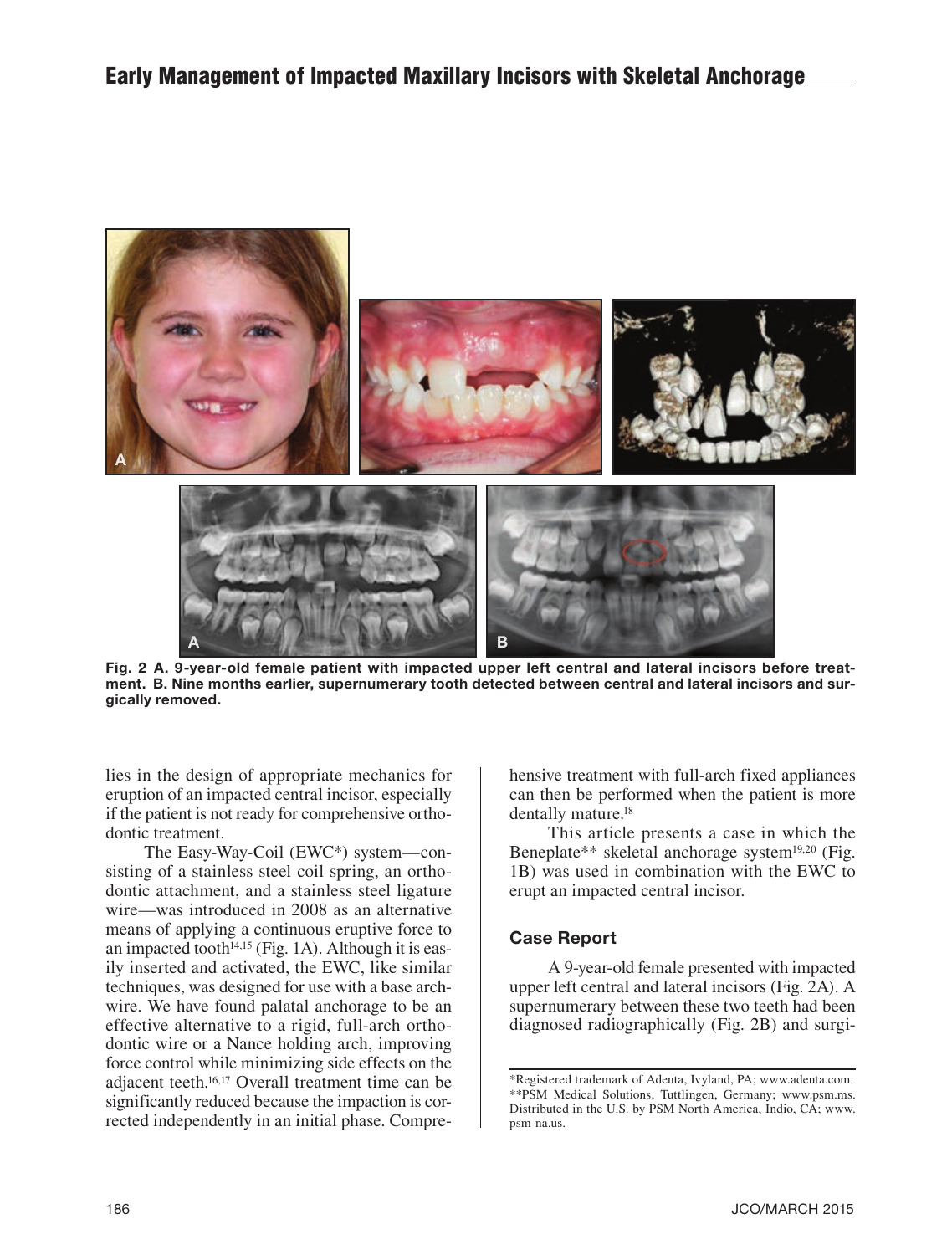

Fig. 3 A. Formation of eyelet at distal end of EWC spring. B. Activated EWC in place.



Fig. 4 A. Incisal edge of central incisor in contact with anchor loop of Beneplate after 14 weeks of activation. B. Anchor wire removed and brackets bonded to labial surfaces of central and lateral incisors to continue eruption.

cally removed nine months earlier. The follow-up radiograph confirmed some improvement in the vertical position of the affected incisors, but since both teeth had failed to erupt, it was decided to proceed with active orthodontic eruption.

The plan was to combine the EWC with a Beneplate attached to two orthodontic miniimplants in the median suture, at the level of the second and third palatal rugae. Prior to insertion of the Beneplate, its .045" wire ends were cut and bent medially into a "U" shape. One leg was shortened, and a helical loop was bent distally to serve as an anchor point for traction of the impacted upper left central incisor. The plate was then attached intraorally, and the .045" wire leg on the right side was bonded to the palatal surface of the fully erupted right central incisor.

After the impacted central incisor was exposed by means of an apically positioned flap,<sup>21</sup>

the EWC's bondable attachment was affixed to the tooth's labial surface between the middle and incisal thirds of the crown. The EWC spring was then connected passively to the helical loop at the free end of the Beneplate.

One week after surgical exposure, the sutures were removed, and the closed-coil spring was cut 1mm short of the Beneplate's helical wire loop. A ligature cutter was used to carefully bend the last three threads of the spring, forming a small eyelet (Fig. 3A). This eyelet was attached to the helical loop of the Beneplate with a ligature wire (Fig. 3B). The 1mm activation delivered about 15cN of force <sup>14</sup>

Four weeks later, the coil was recut and a new eyelet was bent to produce another 1mm of activation. These activations were repeated every four weeks until the incisal edge of the impacted incisor contacted the anchoring helical loop (Fig.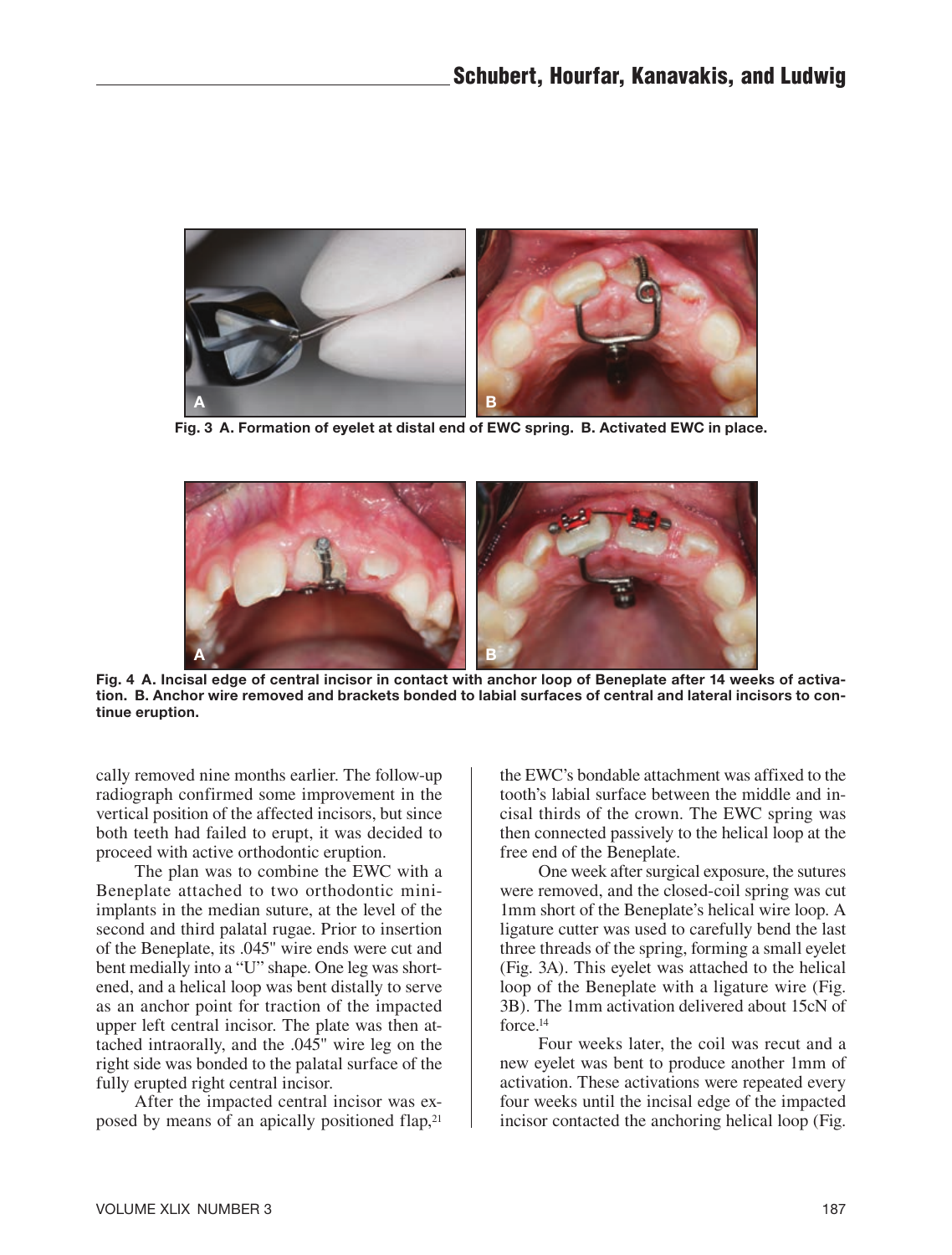

Fig. 5 A. Detailing with .017" × .025" TMA\*\*\* sectional wire. B. Bends placed in archwire for final positioning.



Fig. 6 Patient after six months of treatment, showing spontaneous eruption of impacted upper left lateral incisor.

4A). At this point, the looped wire leg of the Beneplate was removed with a coarse diamond bur. One week later, orthodontic brackets were bonded to the labial surfaces of both upper central incisors, and an .016" round superelastic sectional wire was inserted to complete eruption of the central incisor (Fig. 4B).

Once the desired vertical tooth position was achieved, an .017"  $\times$  .025" TMA\*\*\* sectional wire was inserted to provide torque control of the central incisor (Fig. 5A). Minor bends were placed in the archwire for final tooth positioning (Fig. 5B).

Total treatment time between surgical exposure and debonding was six months. At the end of

treatment, the impacted upper left lateral incisor had erupted spontaneously (Fig. 6).

## **Discussion**

In a case such as the one shown here, the non-ligated leg of the Beneplate should be bonded to the palatal surface of the overupted adjacent central incisor to prevent further eruption and thus reduce the tendency toward a gummy smile (Fig. 7A). If the patient exhibits a flat smile and therefore requires elongation of the incisors, the

<sup>\*\*\*</sup>Registered trademark of Ormco Corporation, Orange, CA; www.ormco.com.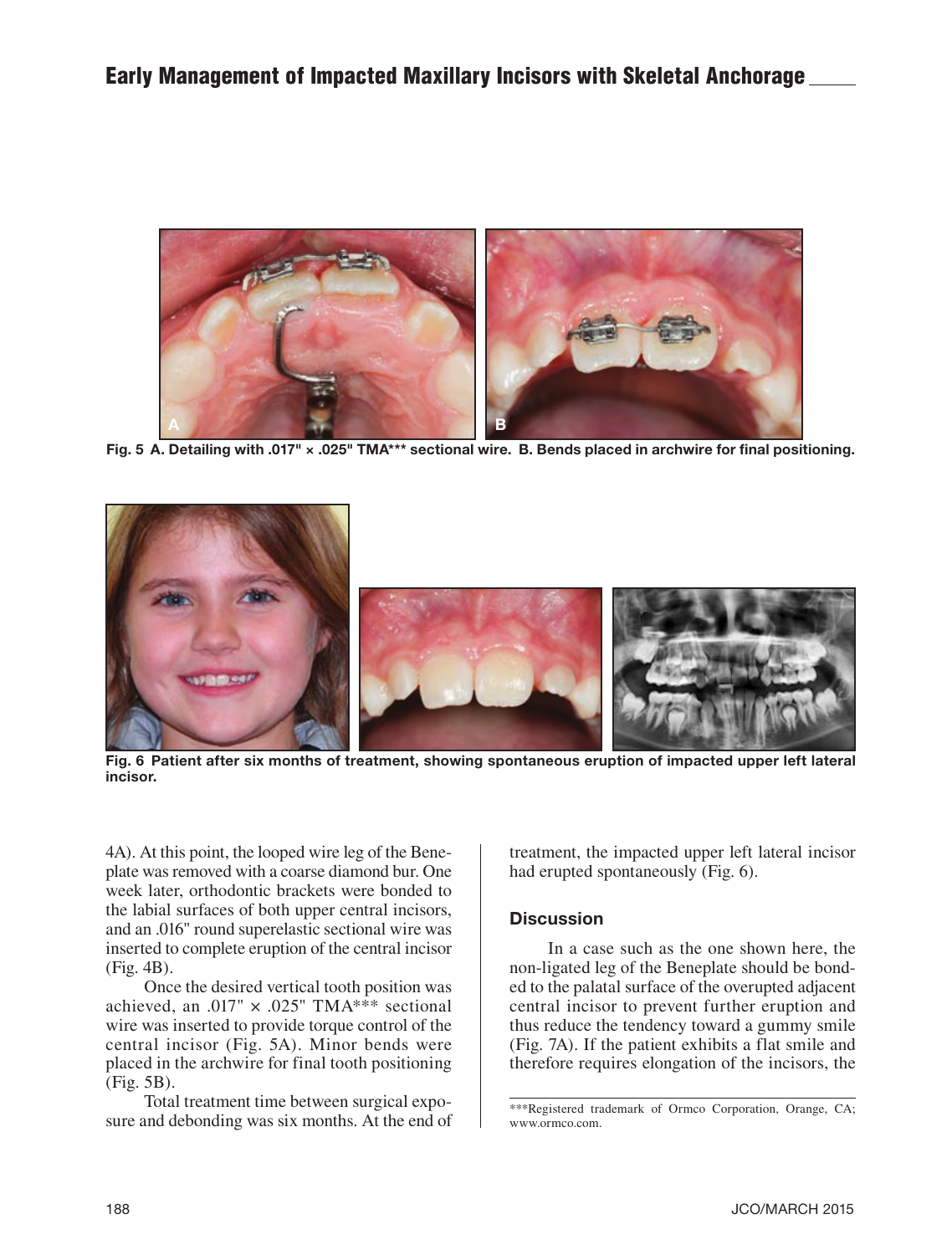

Fig. 7 A. Bonding of non-ligated Beneplate wire leg prevents overerupted upper right central incisor from erupting further, thus alleviating gummy smile tendency. B. With wire unbonded, upper right central incisor can erupt freely, facilitating esthetic smile arc in patient with flat smile.

non-ligated leg should not be bonded to the adjacent incisor, allowing it to erupt freely and facilitating the establishment of an esthetic smile arc (Fig. 7B).

Depending on the severity and location of the impaction, orthodontic mini-implants can be used as direct or indirect anchorage for orthodontic eruption of impacted teeth.22-25 Using a Beneplate as an anchor unit eliminates the need for fixed appliances and a rigid upper archwire while preventing unwanted side effects on the teeth adjacent to the impaction. Inserting the mini-implants in the anterior palate ensures stability of the anchor unit, which is atraumatic and comfortable for the patient.26-28 Previous studies have demonstrated a high success rate for mini-implants in the anterior palate due to the quantity of bone and favorable mucosal tissue.29 The appliance's rigidity and its distance from the occlusal surfaces provide adequate protection against masticatory forces and toothbrushing; similar appliances using TMA cantilever wires have been reported to distort easily and therefore result in longer treatment.25

The combination of the Beneplate and EWC systems provides excellent control of treatment mechanics with simple activations. Shortening the EWC spring by 1mm (three threads) at every activation visit generates a standardized force of 15.8cN,14 enough to produce eruptive movement without increasing the risk of adverse effects such as external root resorption.30-32 The technique shown here is recommended primarily for young patients who are not dentally mature enough for comprehensive treatment with fixed orthodontic appliances.

## **REFERENCES**

- 1. Grover, P.S. and Lorton, L.: The incidence of unerupted permanent teeth and related clinical cases, Oral Surg. Oral Med. Oral Pathol. 59:420-425, 1985.
- 2. Kokich, V.G. and Crabill, K.E.: Managing the patient with missing or malformed maxillary central incisors, Am. J. Orthod. 129:S55-63, 2006.
- 3. Pavlidis, D.; Daratsianos, N.; and Jager, A.: Treatment of an impacted dilacerated maxillary central incisor, Am. J. Orthod. 139:378-387, 2011.
- 4. Pinho, T.: Impaction of both maxillary central incisors and a canine, Am. J. Orthod. 142:374-383, 2012.